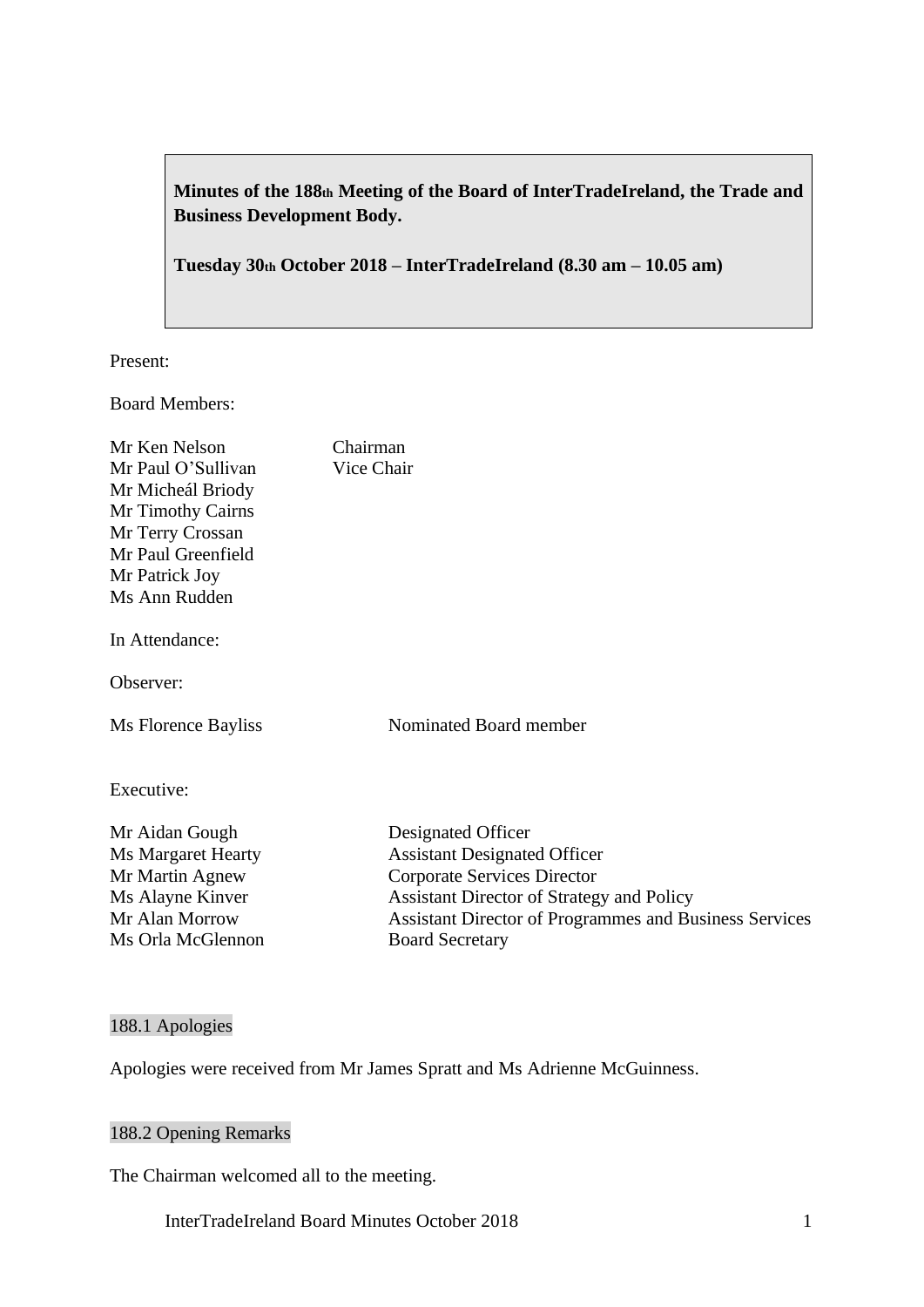## 188.3 Conflict of Interest

The Chairman asked members to declare any conflicts of interest relating to today's agenda. The Chairman declared a potential conflict of interest arising from his position as CEO of LEDCOM, which is a member organisation of Enterprise Northern Ireland and is involved in the delivery of the Co-Innovate programme. Mr Greenfield declared a potential conflict of interest arising from his position as a member of the Peace IV Working Group and as Board member of East Border Region Ltd, which is involved in the delivery of the Co-Innovate programme. Ms Ann Rudden declared a potential conflict of interest arising from her position as founder and MD of Áine Hand Made Chocolates who are participants on the Co-Innovate programme. Mr Briody also declared a potential conflict of interest arising from his position as CEO of Silver Hill Foods who are participants on the Co-Innovate programme.

No other conflicts were declared.

#### 188.4 Approval and Authorisation of the 25th September 2018 Board Minutes

The minutes of the 25th September 2018 Board meeting were agreed as a true record of the meeting and were approved by the Board and authorised by the Chairman.

#### 188.5 Matters Arising

Mr Gough reported that all matters arising from the last Board meeting had been addressed or were due to be addressed at a future meeting.

#### 188.6 Chairman's Business

The Chairman presented the schedule of 2019 Board and Sub Committee meetings which the Board approved. He highlighted the change of date for the February 2019 Board meeting which would take place on Thursday 28th February to accommodate the Secretary General of DBEI, Dr Orlaigh Quinn and the DfE Permanent Secretary, Mr Noel Lavery who are both available to attend the Board meeting.

The Chairman informed the Board that there would be an informal Board and staff reception following the Board meeting on  $27<sub>th</sub>$  November.

#### 188.7 Designated Officer Report

Mr Gough reported that the Investors in People award was accepted by Sharon Hughes, HR Manager at an awards ceremony recently in Belfast Castle. Mr Gough advised that a staff morning is being organised in November to consult with staff on the next steps of this continuous improvement process.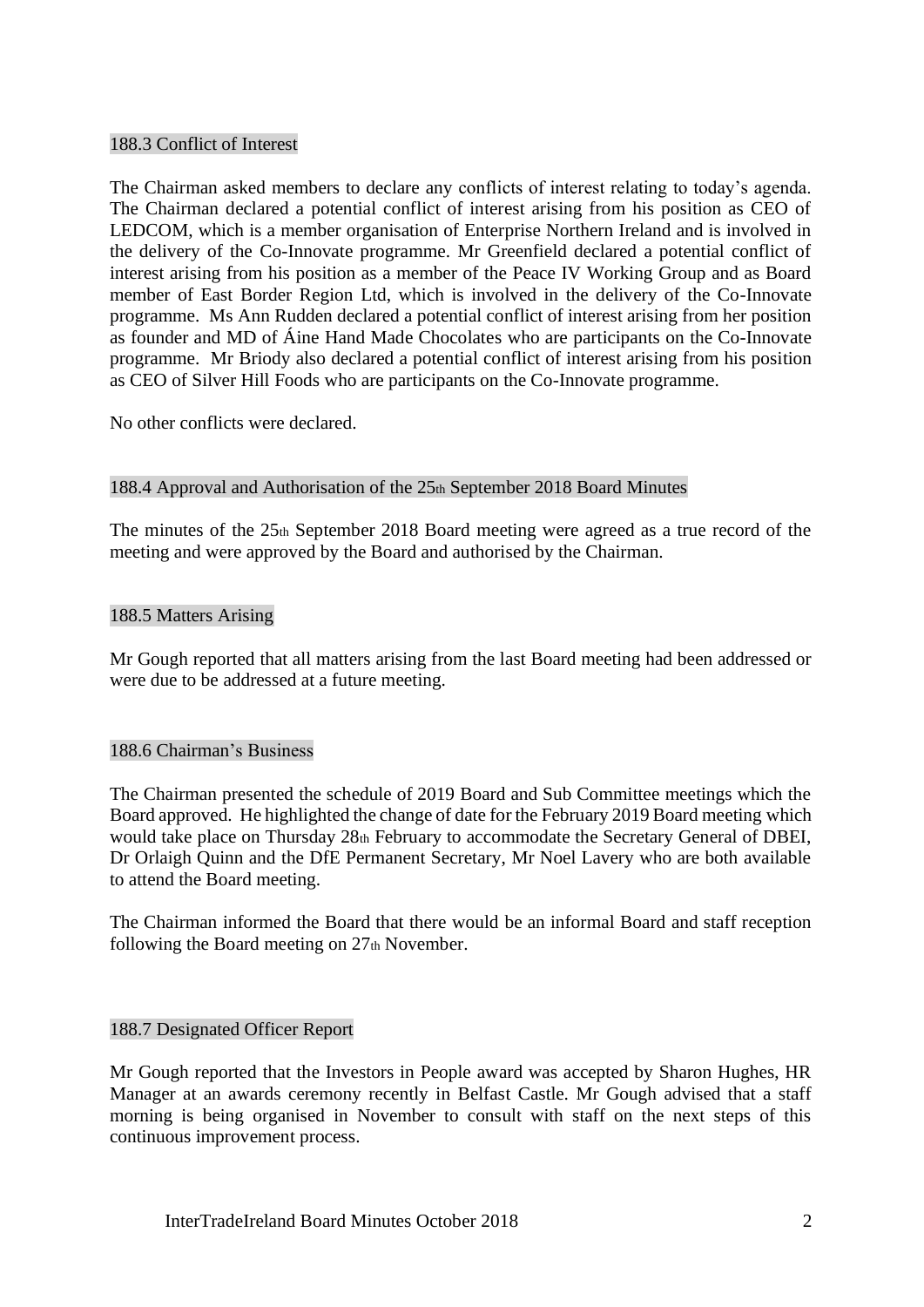Mr Gough updated the Board on recent stakeholder engagements including a meeting with Ministers and Ambassadors from Austria and Slovakia to advise them on cross border trade and business development. He also attended a Getting Ireland Brexit Ready (GIBR) event in Monaghan at which InterTradeIreland hosted a Brexit breakfast briefing in advance of the main event. Ms Rudden informed the Board that she had attended the briefing which was excellent.

The Board noted the Designated Officer's report and the Chairman thanked Mr Gough for his update.

## 188.8 Board Sub Committee Reports

#### *Innovation Sub Committee Report*

Mr O'Sullivan reported back from the Innovation Sub Committee meeting held on  $25<sub>th</sub>$ September 2018. Two new Fusion applications were considered and both were approved. He advised that the Committee would consider fifteen new applications at their meeting following the Board meeting.

The Board noted the Innovation Sub Committee report and the Chairman thanked Mr O'Sullivan for his update.

## *Trade Sub Committee Report*

Ms Rudden reported back from the Trade Sub Committee meeting held on 25th September 2018. She advised that the Committee considered nine new Acumen applications. Eight projects were approved and one was rejected.

The Board noted the Trade Sub Committee report and the Chair thanked Ms Rudden for her update.

# 188.9 For Consideration, Discussion, Decision &/or Approval

#### *Innova Programme Phase III*

Ms Hearty presented a proposal for the reintroduction of the Innova programme. She advised Innova is InterTradeIreland's collaborative R&D programme that aims to stimulate, promote and support R&D collaborations between companies on a cross border basis to develop new products, processes or services jointly that neither company could do individually.

Ms Hearty reported that Innova was well established for over ten years but due to budget constraints the last Innova project was approved in 2014. An independent evaluation concluded that the Innova programme was highly effective in encouraging businesses to engage in collaborative cross border R&D&I.

InterTradeIreland Board Minutes October 2018 3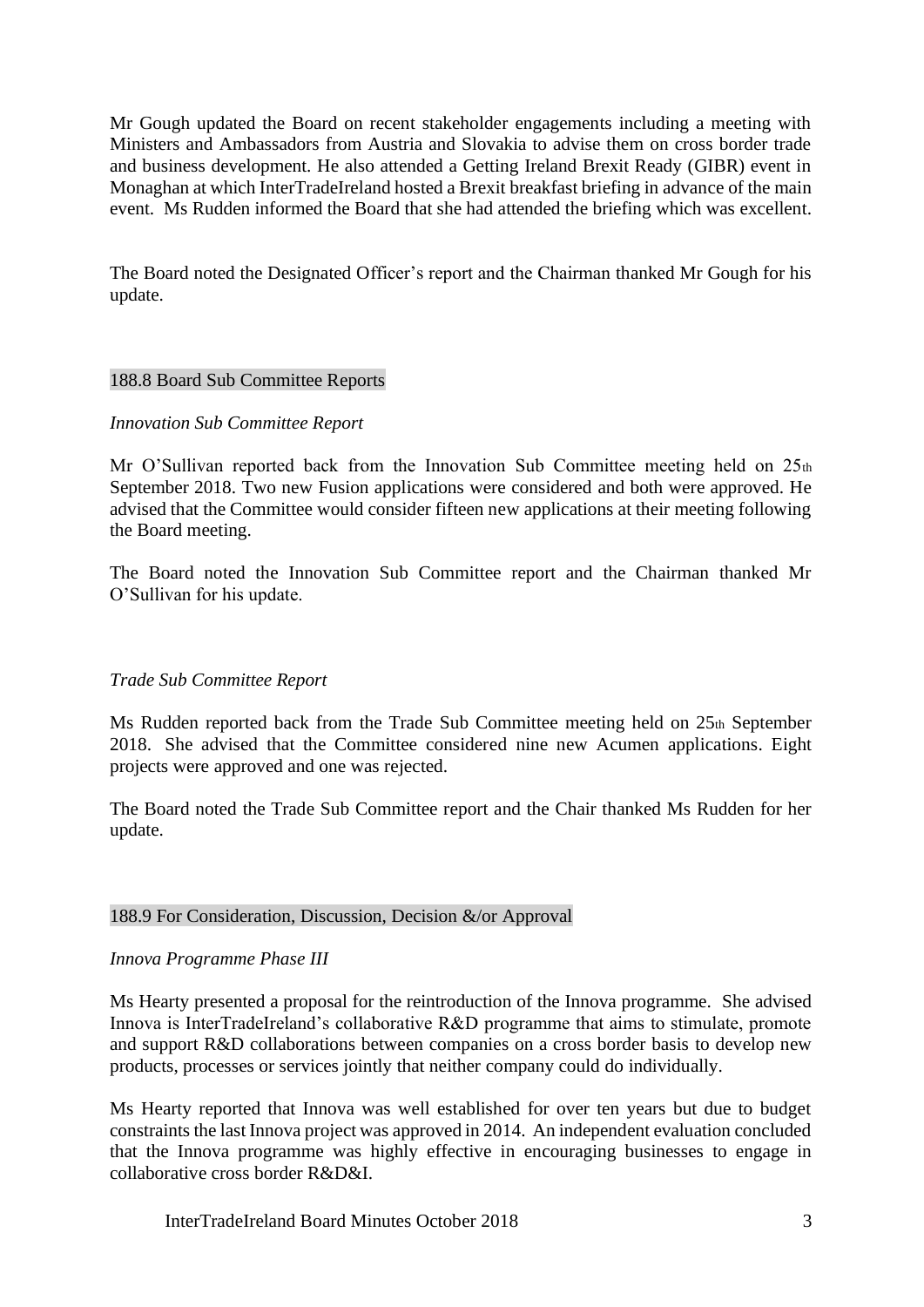Innova support included a partnership development grant of up to £7,500 (or 50% of total costs) and an R&D grant of up to £250k (or 50% of total project costs). Ms Hearty outlined the preferred option identified in the economic appraisal which includes a slight increase in the scale of the programme and the recruitment of a specialist networking and co-ordination management function. This would offer the potential to establish higher quality project partnerships leading to increased levels of commercialisation. Ms Hearty outlined the costs of the preferred option but advised the Board that the programme would be scaled to available budget.

The Board discussed and approved Phase III of the Innova programme based on the identified preferred option.

The Chairman thanked Ms Hearty for her presentation.

# *Synergy Initiative*

Ms Gráinne Lennon and Ms Karen McCallion joined the Board meeting for this agenda item.

Mr Gough introduced the new InterTradeIreland Synergy initiative. He advised that this new cross border strategic initiative will drive more value by scaling existing and new partnerships, networks and clusters.

Ms Lennon outlined the legislative basis and strategic policy alignment for the new initiative. The initiative aligns with DfE, DBEI and EU cluster strategies. Ms Lennon advised that the Synergy initiative could align with Horizon Europe's five key cluster areas, the Grand Challenges funding in the UK and the Disruptive Technologies Innovation Fund in Ireland. In addition, recommendations from the OECD was for InterTradeIreland to leverage other funding opportunities North and South. Ms Lennon reported that Synergy will provide a flexible and supportive approach which aligns with InterTradeIreland's current key core values. The new approach will enable the Body to take advantage of new opportunities that arise for further cross border collaboration which do not have a natural fit under our existing suite of programmes.

Ms McCallion highlighted the evidence on which this new initiative was based, including the pilot pharma cluster development which has led to the all island cancer trials network. The opening of four trials on an all-island basis has produced evidence of economic value to both jurisdictions. Another opportunity that is currently being explored is the development of a new programme to support vendors in the pharma sector.

Ms McCallion commented on the economic value of SMEs participating in clusters and reported that companies active in this area are four times more likely to innovate, with productivity growth 3.6% higher and 14% of SMEs active in clusters which have international activities (compared to 5% – 6% SME average) as evidenced by Cluster Excellence, Denmark.

Ms McCallion advised that projects in this area would be brought to the Board for approval. These may include research reports, further development of an open innovation platform, facilitated networking events, cross border collaboration training and support for cross border cluster managers.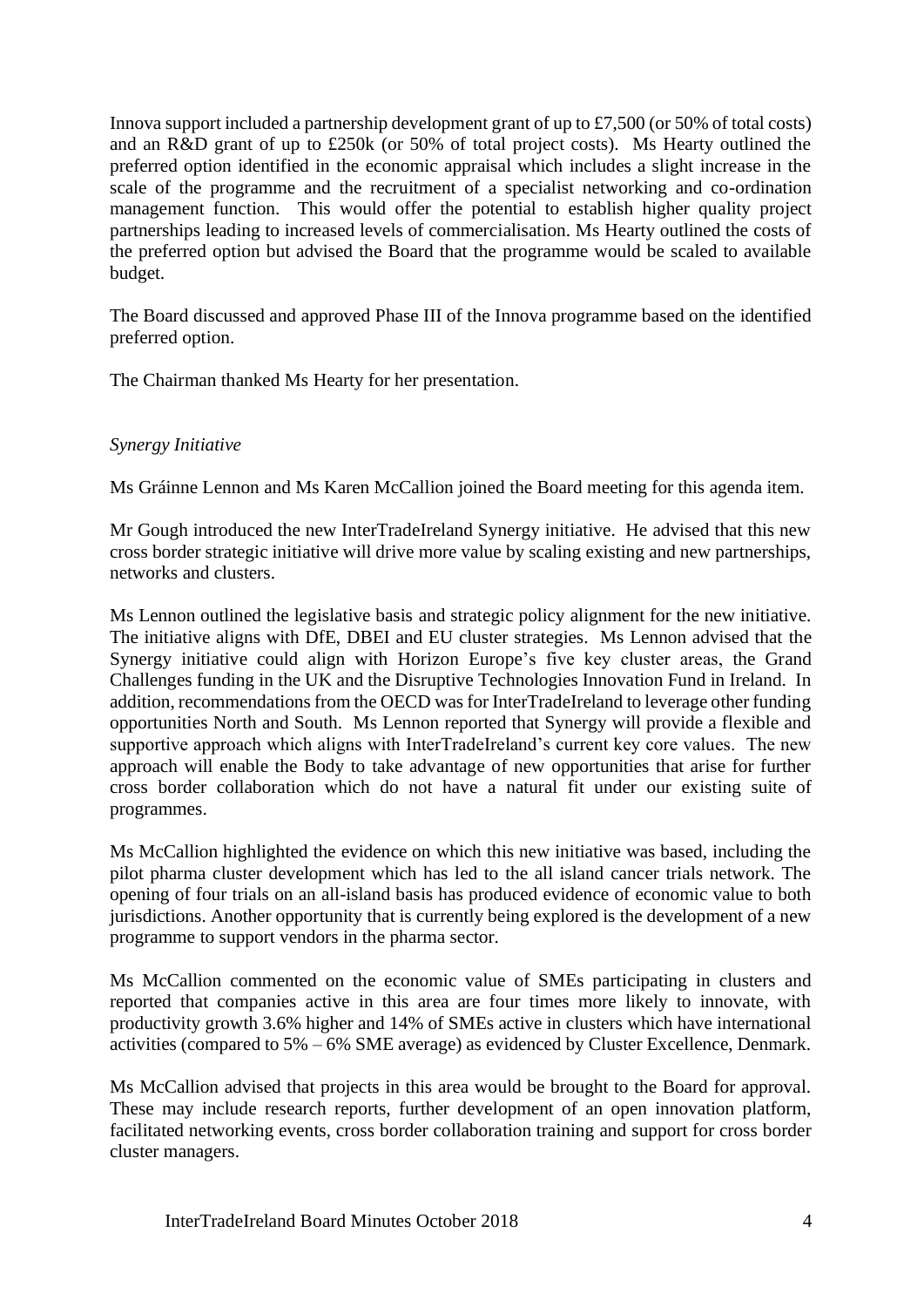The Board discussed the initiative and endorsed the outlined approach. The Chairman thanked Ms Lennon and Ms McCallion for their presentation.

# *Q3 2018 Business Monitor Results*

Ms Kerry Curran, Policy Research Manager joined the Board meeting for this agenda item.

Ms Curran advised that the results of the latest Business Monitor report that overall 41% of businesses are in growth mode (37% in Northern Ireland and 44% in Ireland). Cross border traders continue to out-perform and are growing more rapidly than non-exporters with 30% of businesses involved in sales reporting moderate/rapid growth. Ms Curran reported that against a positive sales backdrop, many businesses are facing a number of challenges. Highest among these is the rising costs of overheads with 54% of SMEs reporting that it is their biggest challenge. This increases to 64% for the manufacturing sector and 67% for the leisure and catering sector.

The Business Monitor survey indicates that skills shortages is an issue that is being felt by businesses and particularly by certain sectors. While one in five (21%) of companies are experiencing difficulties recruiting, this rises to 36% for large businesses, 29% in the construction sector and 31% in the professional services sector. Ms Curran advised that 41% of larger firms (50+ employees) reported there are skills shortages within their sector.

Brexit continues to be a significant issue, particularly for exporters. 42% of businesses report it has already had a negative impact on sales and 38% cite that it has impacted negatively on investment decision making within their company. There have been additional negative impacts on supply chains and logistics for more than a quarter of exporters to date. Ms Curran advised that there may be an increasing demand for the Brexit Start to Plan vouchers.

The Board noted the results of the Q3 Business Monitor results and the Chairman thanked Ms Curran for her presentation.

# *Operations Directorate Progress and Activity Report*

Mr Morrow presented the Operations Directorate Progress and Activity report. He advised that to date, programme budgets and targets are largely on track to be achieved. A recruitment exercise is underway for a Brexit Advisory Service Manager as well as at Project Manager and Executive level.

Mr Morrow reminded Board members that they were all invited to attend the Seedcorn final awards ceremony on Thursday 22nd November 2018 in Belfast. Any members wishing to attend were asked to advise the Board Secretary.

Mr Morrow updated the Board on activities including the Brexit Advisory Service, Public Procurement, Trade, Innovation and Funding for Growth as detailed in the Operations Directorate Board papers.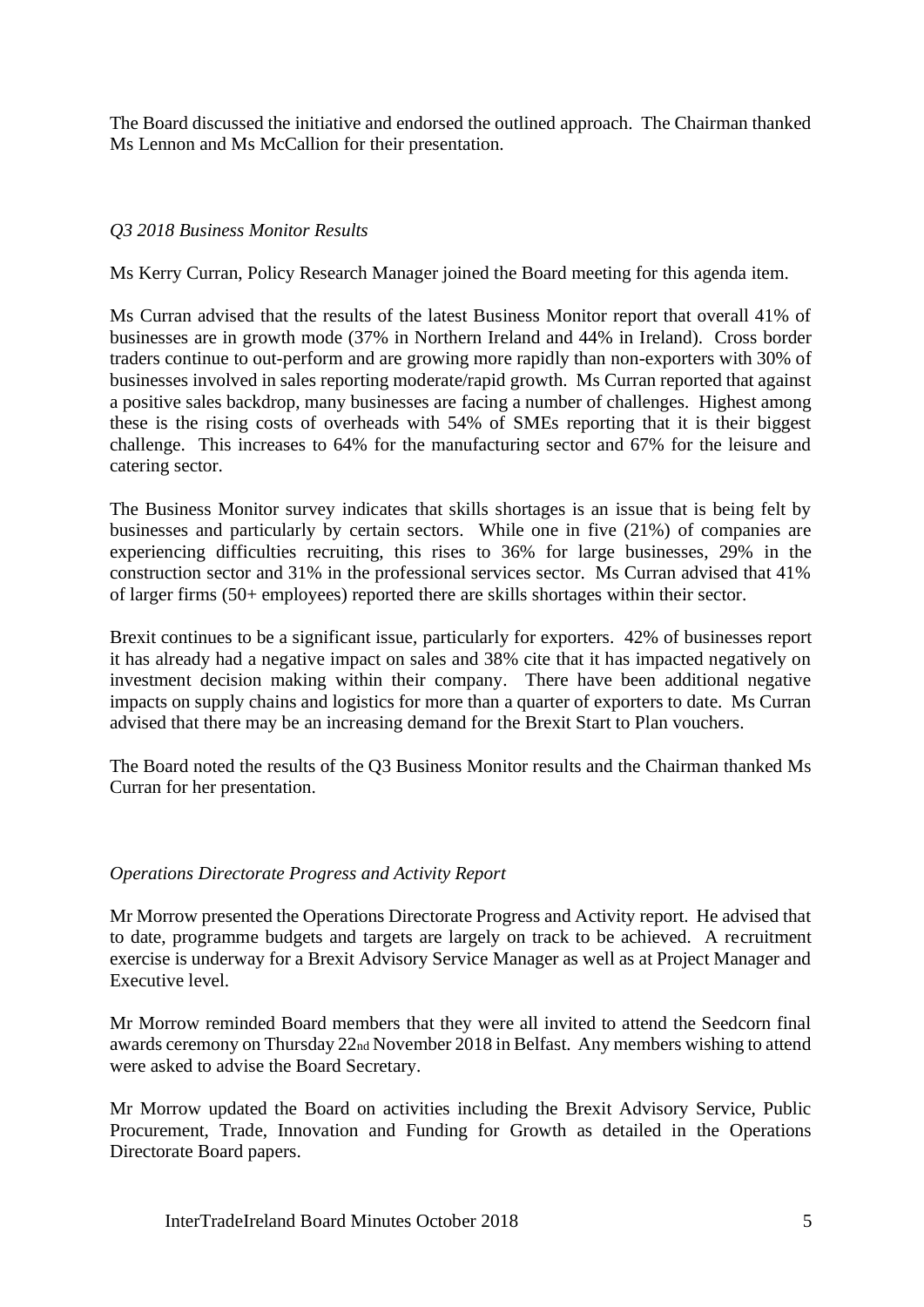The Board noted the Operations Directorate Progress and Activity reports and the Chairman thanked Mr Morrow for his report.

# *Governance and Financial Matters*

Mr Agnew presented the Governance and Financial Matters report. He advised that the 2017 Accounts and Annual Report were recently presented to both governments.

The internal audit plan for 2018/19 will be considered by the Audit and Risk Assurance Committee at its meeting following the Board meeting.

Mr Agnew advised that the internal cross directorate working group continue to meet regularly to discuss issues arising from the implementation of the new GDPR regulations. A GDPR elearning module has been issued to all staff and Board members, for completion by the 31st October, to provide further training on the regulations.

Mr Agnew advised that expenditure to date is largely on track.

The Board noted the Governance and Financial Matters report and the Chairman thanked Mr Agnew for his report.

# *Tenders and Variations to Letters of Offer/Appointment*

The Board approved Mr Agnew's request to go to competitive tender for the services of a Media Monitoring provider to measure public relations communications activity for a three-year period, subject to satisfactory performance.

The Board approved the request to go to competitive tender for the procurement of a Virtual Learning Environment (VLE) for the digital Brexit Advisory Service for 3 years. The appointment will include a break clause at the end of years one and two.

The Board approved Mr Agnew's request for additional expenditure for the completion of the current contract for the All Island Business Monitor.

## *Communications Update*

Mr Agnew presented the Communications update. He advised of the extensive PR activities this month with press releases issued each week. These releases are contributing to the wider awareness of our supports and services with the performance metrics for our brand awareness now at 89% (our highest figure to date) and brand understanding at 86%.

The Board noted the Communications update and the Chair thanked Mr Agnew for his report.